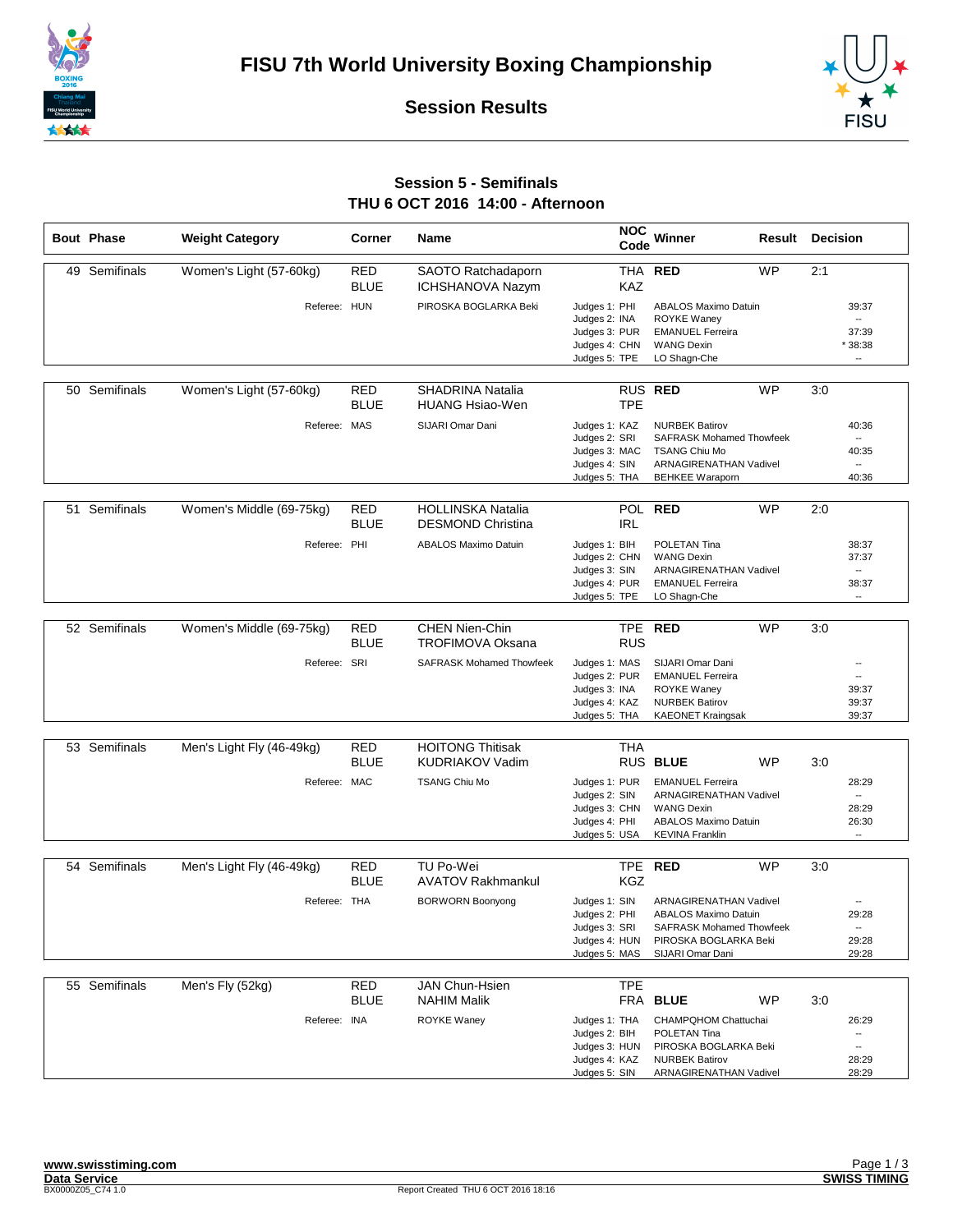





## **Session 5 - Semifinals THU 6 OCT 2016 14:00 - Afternoon**

|    | <b>Bout Phase</b> | <b>Weight Category</b>    |              | Corner                    | Name                                             | <b>NOC</b><br>Code                                                                | Winner<br>Result                                                                                                                            | <b>Decision</b> |                                                                                 |
|----|-------------------|---------------------------|--------------|---------------------------|--------------------------------------------------|-----------------------------------------------------------------------------------|---------------------------------------------------------------------------------------------------------------------------------------------|-----------------|---------------------------------------------------------------------------------|
|    | 56 Semifinals     | Men's Fly (52kg)          |              | <b>RED</b><br><b>BLUE</b> | <b>ONGJUNTA Tanes</b><br>NATYROV Chingiz         | <b>THA</b><br><b>RUS</b>                                                          | <b>WP</b><br><b>RED</b>                                                                                                                     | 3:0             |                                                                                 |
|    |                   |                           | Referee: CHN |                           | <b>WANG Dexin</b>                                | Judges 1: SRI<br>Judges 2: MAC<br>Judges 3: PHI<br>Judges 4: PUR<br>Judges 5: USA | <b>SAFRASK Mohamed Thowfeek</b><br><b>TSANG Chiu Mo</b><br><b>ABALOS Maximo Datuin</b><br><b>EMANUEL Ferreira</b><br><b>KEVINA Franklin</b> |                 | 29:28<br>29:28<br>29:28<br><br>$\overline{\phantom{a}}$                         |
|    | 57 Semifinals     | Men's Bantam (56kg)       |              | RED<br><b>BLUE</b>        | ZEINULINOV Yertugan<br><b>TONGDEE Yuttapong</b>  | <b>KAZ</b>                                                                        | THA BLUE<br>WP                                                                                                                              | 3:0             |                                                                                 |
|    |                   |                           | Referee: TPE |                           | LO Shagn-Che                                     | Judges 1: MAS<br>Judges 2: PUR<br>Judges 3: SRI<br>Judges 4: SIN<br>Judges 5: PHI | SIJARI Omar Dani<br><b>EMANUEL Ferreira</b><br><b>SAFRASK Mohamed Thowfeek</b><br>ARNAGIRENATHAN Vadivel<br>ABALOS Maximo Datuin            |                 | 27:30<br>27:30<br>$\overline{\phantom{a}}$<br>27:30<br>$\overline{\phantom{a}}$ |
|    | 58 Semifinals     |                           |              |                           | YAMAUCHI Yuki                                    |                                                                                   | <b>RED</b><br><b>WP</b>                                                                                                                     |                 |                                                                                 |
|    |                   | Men's Bantam (56kg)       |              | <b>RED</b><br><b>BLUE</b> | PODOPRIGORA Roman                                | JPN<br><b>RUS</b>                                                                 |                                                                                                                                             | 2:1             |                                                                                 |
|    |                   |                           | Referee: KAZ |                           | <b>NURBEK Batirov</b>                            | Judges 1: PHI<br>Judges 2: SIN<br>Judges 3: INA                                   | <b>ABALOS Maximo Datuin</b><br>ARNAGIRENATHAN Vadivel<br><b>ROYKE Waney</b>                                                                 |                 | 30:27<br>$\overline{\phantom{a}}$<br>30:27                                      |
|    |                   |                           |              |                           |                                                  | Judges 4: MAC<br>Judges 5: CHN                                                    | <b>TSANG Chiu Mo</b><br><b>WANG Dexin</b>                                                                                                   |                 | $\overline{\phantom{a}}$<br>28:29                                               |
|    | 59 Semifinals     | Men's Light Welter (64kg) |              | <b>RED</b>                | <b>WONGSUWAN Somchay</b>                         | <b>THA</b>                                                                        |                                                                                                                                             |                 |                                                                                 |
|    |                   |                           |              | <b>BLUE</b>               | <b>OGANISIAN Mger</b>                            |                                                                                   | UKR BLUE<br><b>WP</b>                                                                                                                       | 2:1             |                                                                                 |
|    |                   |                           | Referee: PUR |                           | <b>EMANUEL Ferreira</b>                          | Judges 1: CHN<br>Judges 2: MAS<br>Judges 3: PHI<br>Judges 4: SRI<br>Judges 5: TPE | <b>WANG Dexin</b><br>SIJARI Omar Dani<br><b>ABALOS Maximo Datuin</b><br><b>SAFRASK Mohamed Thowfeek</b><br>LO Shagn-Che                     |                 | 28:29<br>29:28<br>27:30<br>$\overline{\phantom{a}}$<br>−−                       |
|    | 60 Semifinals     | Men's Light Welter (64kg) |              | <b>RED</b>                | DAUHALIAVETS Yauheni                             | <b>BLR</b>                                                                        |                                                                                                                                             |                 |                                                                                 |
|    |                   |                           |              | <b>BLUE</b>               | <b>SHARIFOV Alisa</b>                            |                                                                                   | RUS BLUE<br><b>WP</b>                                                                                                                       | 3:0             |                                                                                 |
|    |                   |                           | Referee: SIN |                           | <b>ARNAGIRENATHAN Vadivel</b>                    | Judges 1: THA<br>Judges 2: SRI<br>Judges 3: TPE<br>Judges 4: MAS<br>Judges 5: MAC | <b>BORWORN Boonyong</b><br><b>SAFRASK Mohamed Thowfeek</b><br>LO Shagn-Che<br>SIJARI Omar Dani<br><b>TSANG Chiu Mo</b>                      |                 | 27:28<br>26:29<br>--<br>26:29                                                   |
|    |                   |                           |              |                           |                                                  |                                                                                   |                                                                                                                                             |                 |                                                                                 |
| 61 | Semifinals        | Men's Middle (75kg)       |              | <b>RED</b><br><b>BLUE</b> | <b>KHARLAMOV Valerii</b><br><b>BAMBA Bengoro</b> | <b>FRA</b>                                                                        | UKR RED<br><b>WP</b>                                                                                                                        | 2:0             |                                                                                 |
|    |                   |                           | Referee: CHN |                           | <b>WANG Dexin</b>                                | Judges 1: THA<br>Judges 2: KAZ<br>Judges 3: PUR<br>Judges 4: PHI<br>Judges 5: INA | <b>BEHKEE Waraporn</b><br><b>NURBEK Batirov</b><br><b>EMANUEL Ferreira</b><br><b>ABALOS Maximo Datuin</b><br><b>ROYKE Waney</b>             |                 | 29:27<br>28:28<br>29:27                                                         |
|    | 62 Semifinals     | Men's Middle (75kg)       |              | <b>RED</b>                | <b>GARASHCHUK Artem</b>                          |                                                                                   | RUS RED<br>WP                                                                                                                               | 2:1             |                                                                                 |
|    |                   |                           |              | <b>BLUE</b>               | MARZHIKPAYEV Rakhat                              | KAZ                                                                               |                                                                                                                                             |                 |                                                                                 |
|    |                   |                           | Referee: PUR |                           | <b>EMANUEL Ferreira</b>                          | Judges 1: MAS<br>Judges 2: THA<br>Judges 3: SIN<br>Judges 4: TPE                  | SIJARI Omar Dani<br><b>KAEONET Kraingsak</b><br>ARNAGIRENATHAN Vadivel<br>LO Shagn-Che                                                      |                 | 28:29<br>30:27<br>$\overline{\phantom{a}}$                                      |
|    |                   |                           |              |                           |                                                  | Judges 5: SRI                                                                     | <b>SAFRASK Mohamed Thowfeek</b>                                                                                                             |                 | 29:28                                                                           |